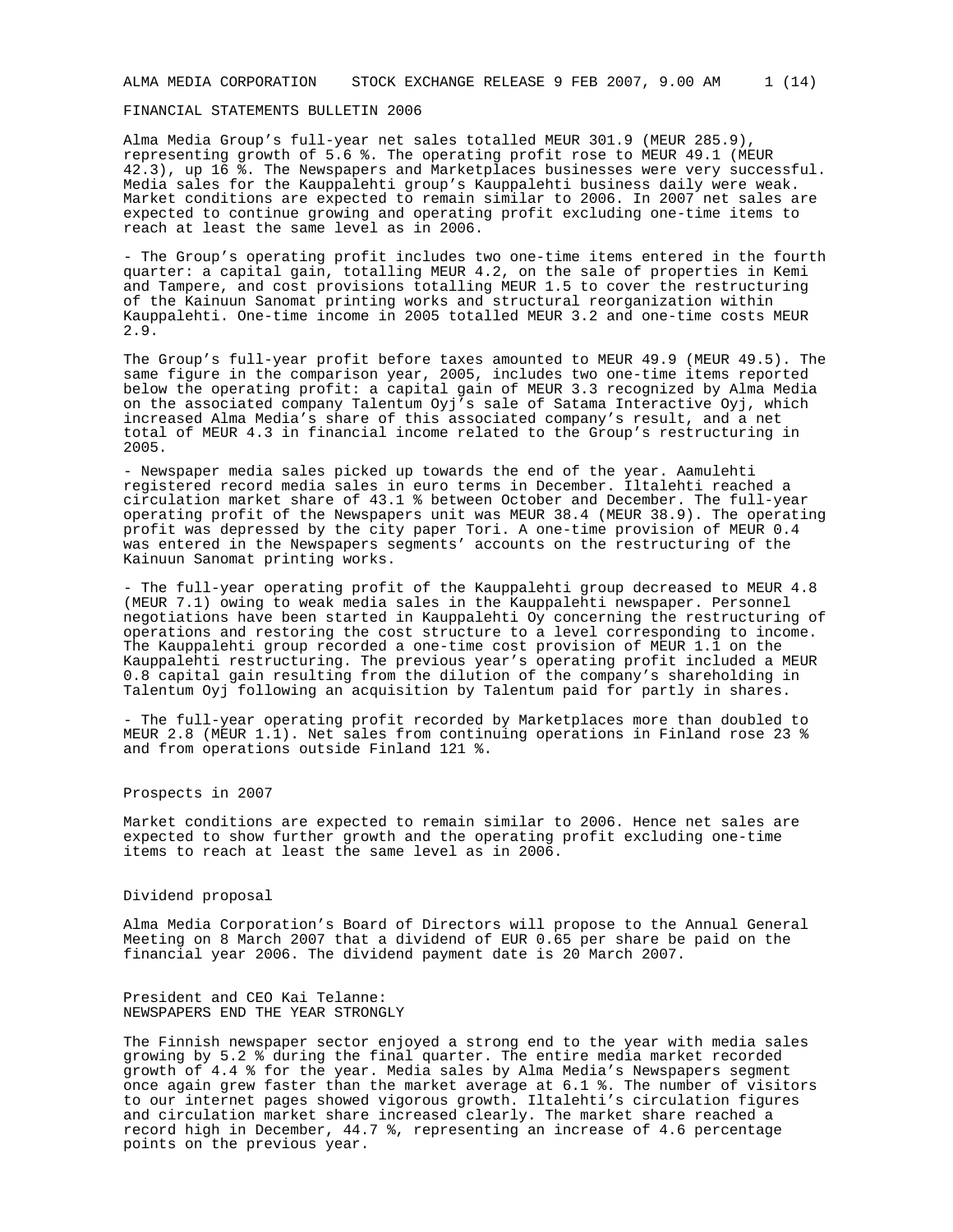The Kauppalehti group failed to reach its profit targets owing to weaker performance by the publishing company Kauppalehti Oy itself and especially to weak media sales in the Kauppalehti paper. On the other hand, Kauppalehti's subsidiaries all showed good business development. At the end of the year we started negotiations concerning all Kauppalehti Oy employees in order to streamline its multimedia operations and to restore its finances to a healthy level.

The Marketplaces segment continued to grow strongly. Domestic operations grew by 27 % between October and December, and foreign operations by 190 %. Domestic operations were driven by the Etuovi.com online home-buying service and printed papers, while abroad the star performers were City24 and the Bovision companies acquired in Sweden. Profitability in Finland improved.

Last year the company paid shareholders dividends and a capital repayment totalling MEUR 48.5. Free cash flow in 2006 brought MEUR 45.2 into the company. Alma Media wishes to continue paying a good annual dividend and the Board of Directors proposes a dividend of 0.65 euros per share, totalling MEUR 48.5.

ALMA MEDIA CORPORATION

Terhi Lambert-Karjalainen Communications Manager

DISTRIBUTION: Helsinki Exchanges, principal media

Further information:

Kai Telanne, President and CEO, tel. +358 (0)10 665 3500 Teemu Kangas-Kärki, CFO, tel. +358 (0)10 665 2244

The FY2006 presentation material in English will be available from 11 am at http://www.almamedia.fi/home. A webcast will begin at 1.00 pm and last about 20 minutes. A conference call will begin at 1.30 pm. The webcast can be followed at http://www.almamedia.fi. To participate in the conference call, please call +44- 20 7162 0025.

Alma Media is a profitably growing and internationally expanding company that invests in the future of newspapers and the online media. Its best known products are Aamulehti, Iltalehti, Kauppalehti and Etuovi.com.

Net sales in 2006 totalled EUR 302 million and the operating margin was 16 %. The company's share is listed in the Mid Cap segment of the OMX Nordic Exchange's Nordic List, trading code ALN1V. More information at http://www.almamedia.fi/home

ALMA MEDIA GROUP'S FINANCIAL STATEMENTS BULLETIN JANUARY – DECEMBER 2006

Changes in Group structure compared to 2005

On 1 July 2006 Kauppalehti raised its holding in TietoEnator 121 Oy from 49 % to 100 %. The company was renamed Kauppalehti 121 Oy and has annual net sales of around MEUR 9.

Alma Media Lehdentekijät, part of the Kauppalehti group, acquired Finnish Business Communications Ltd on 1 July 2006. The company has annual net sales of about MEUR 2.5.

Bovision AB and Objektvision AB were acquired for the Marketplaces segment on 1 July 2006. The aggregate net sales of the two companies is approximately MEUR 1.7.

Consolidated net sales and result October-December 2006

Consolidated net sales between October and December totalled MEUR 82.9 (MEUR 75.6) and the operating profit was MEUR 16.0 (MEUR 14.8).

The Group's circulation income rose 6.5 % to MEUR 32.9 (MEUR 30.9), driven primarily by an increase in the weekday price of the Iltalehti daily tabloid to 1.20 (1.0) euros. The fourth quarter was a good one for media sales, which reached MEUR 40.8 (MEUR 37.8), representing growth of 8.0 %.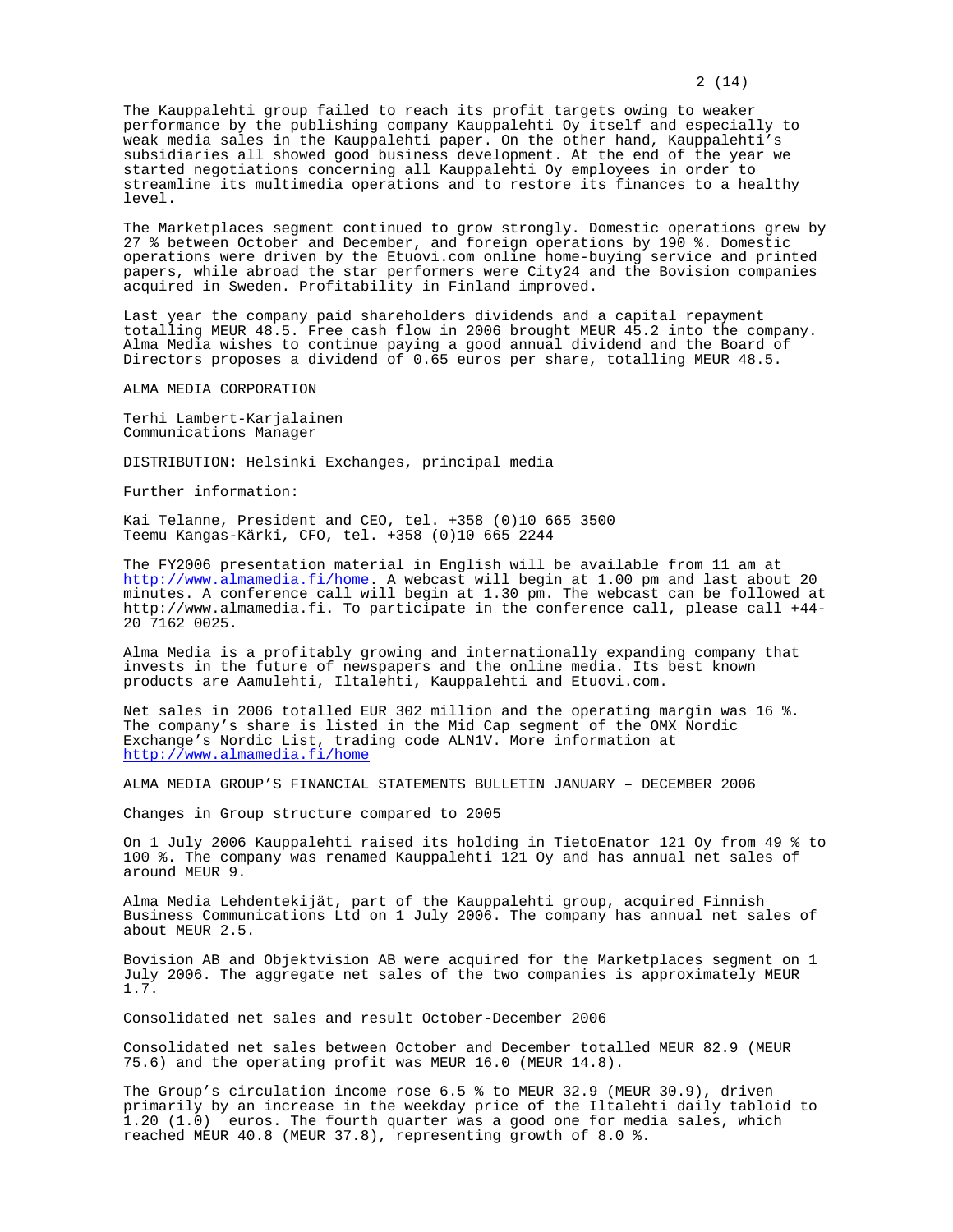The Newspapers segment recorded an operating profit between October and December of MEUR 10.8 (MEUR 11.9). The operating profit was depressed by the city paper Tori and the costs of Aamulehti's 125th anniversary. A MEUR 0.4 provision was entered in the Newspapers segment's accounts to cover one-time restructuring costs at the Kainuun Sanomat printing works.

The Kauppalehti group's October-December operating profit declined to MEUR 0.8 (MEUR 3.9) owing to weak media sales by the Kauppalehti paper. Personnel negotiations have been started in the publishing company Kauppalehti Oy aimed at reorganization. A MEUR 1.1 provision was recorded in the Kauppalehti group accounts to cover the one-time costs arising from this reorganization. The operating profit in 2005 included a MEUR 0.8 capital gain arising from the dilution of Alma Media's holding in Talentum Oyj.

Net sales from Marketplaces' operations in Finland, its domestic market, grew by 27 % and from operations outside Finland by 190 %. Growth in foreign operations was driven by the presence of the Bovision companies in Sweden and growth recorded by the City24 companies in Estonia and Lithuania. In Finland, the largest increases in business volume were evident in the Etuovi.com online homebuying service, 52 %, and the Monster.fi online recruitment service, 30 %.

The October-December operating profit includes a MEUR 4.2 capital gain on the sale of properties in the cities of Kemi and Tampere.

### Consolidated net sales and result 2006

The Group's net sales for the full year 2006 amounted to MEUR 301.9 (MEUR 285.9) and the operating profit was MEUR 49.1 (MEUR 42.3).

The Group's circulation sales rose 4.2 % to MEUR 125.5 (MEUR 120.4) and media sales grew 5.4 % to MEUR 146.3 (MEUR 138.8). The volume of printing contracts declined once again. Other sales increased 22.5 % to MEUR  $27.6$  (MEUR 22.6).

The full-year operating profit was increased by the capital gain of MEUR 4.2 on the sale of the Kemi and Tampere properties. The operating profit was reduced by restructuring costs, MEUR 1.5 in all, arising from restructuring of the Kainuun Sanomat printing works and within Kauppalehti Oy.

In the comparison year the operating profit was increased by one-time income comprising a MEUR 0.8 capital gain on the dilution of the Talentum Oyj holding, a capital gain of MEUR 1.2 on the sale of the NWS unit, and compensation totalling MEUR 1.2 awarded to Alma Media and paid by Edita Oyj in arbitration proceedings related to Acta Print Oy.

Restructuring costs in the Group reduced the comparison year's operating profit by MEUR 2.9.

In the comparison year, Alma Media's result from associated companies was boosted by a capital gain of MEUR 3.3 recorded by Talentum Oyj on the sale of Satama Interactive Oyj, and its financial income was increased by MEUR 5.9 in receivables from the Broadcasting divestment.

A signing fee of MEUR 1.6 increased financial expenses in the comparison year.

#### Prospects in 2007

Market conditions are expected to remain similar to 2006. Hence net sales are expected to show further growth and the operating profit excluding one-time items to reach at least the same level as in 2006.

# Market conditions

Overall, conditions in the Finnish economy continued to be good. The consumer confidence index was clearly higher in December than on average. Media advertising rose 3.7 % according to TNS Gallup. Compared to the previous year, newspaper advertising grew 2.5 %, whereas advertising in business papers declined by 2 %. Online media advertising rose 25.7 %.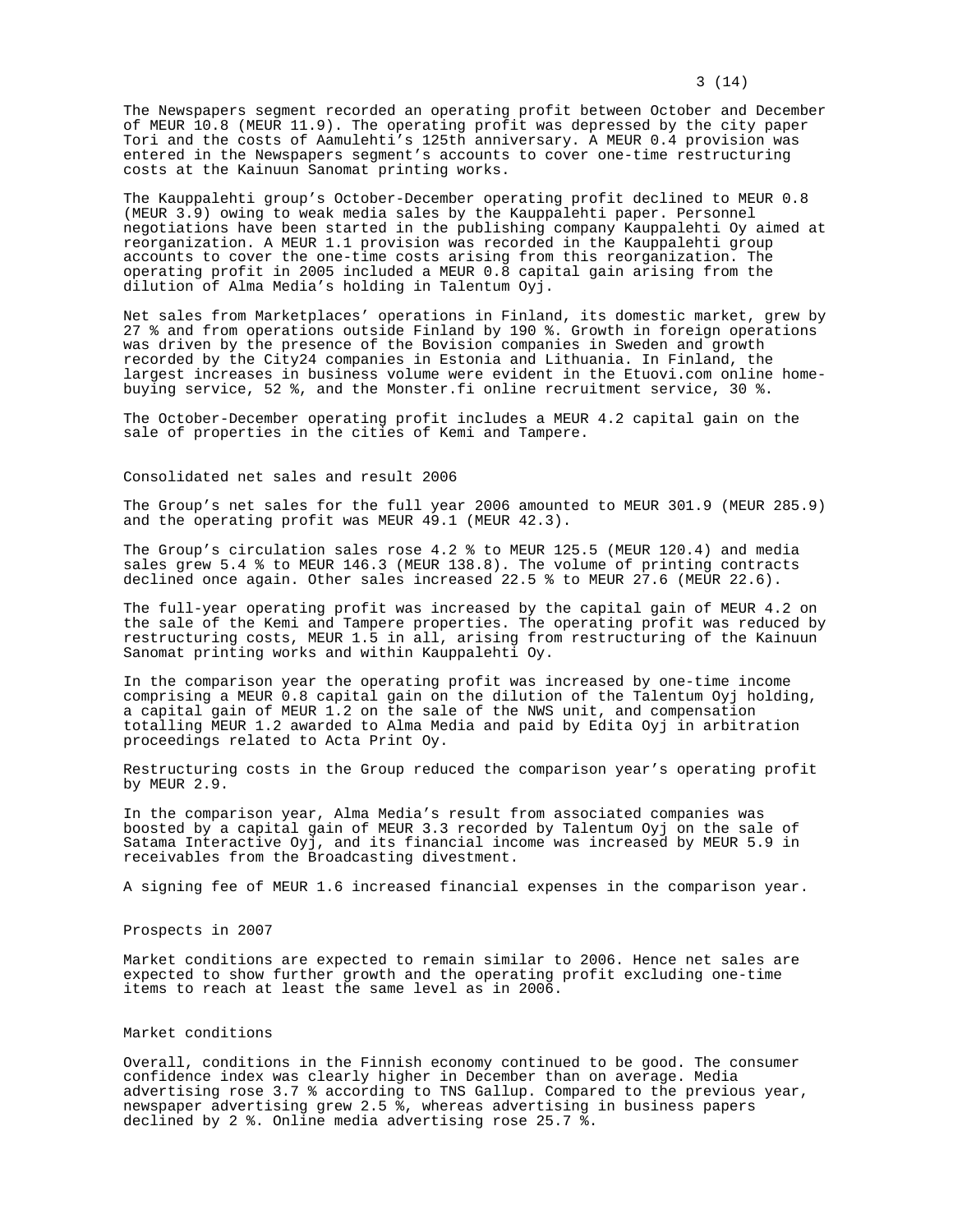Of the major advertising businesses, advertising expenditure was increased by the classified advertising sectors recruiting (+ 17.6 %), vehicles (+ 8.4 %) and homes (+ 9.3 %). Within the homes and living segment, furniture advertising was given priority, showing growth of 41.3 %. The major businesses that reduced advertising expenditure were travel (- 1.8 %) and teleservices. Advertising of teleservices fell 23.3 % for the whole year but increased by 6.8 % in newspapers between October and December.

Within the circulation areas of Alma Media's newspapers, media sales were boosted by the opening of new shopping complexes: Ideapark in Pirkanmaa, and a shopping mall in Haaparanta where the major advertiser is Ikea.

The daily tabloid circulation market declined in 2006 by almost 3 %, principally in the Helsinki metropolitan area.

ALMA MEDIA GROUP

| KEY FIGURES<br>MEUR                                                                              | 2006<br>$10 - 12$ | 2005<br>$10 - 12$ | 2006<br>$1 - 12$ | 2005<br>$1 - 12$ |
|--------------------------------------------------------------------------------------------------|-------------------|-------------------|------------------|------------------|
| Net sales*                                                                                       | 82.9              | 75.6              | 301.9            | 285.9            |
| Operating profit*                                                                                | 16.0              | 14.8              | 49.1             | 42.3             |
| % of net sales                                                                                   | 19.3              | 19.6              | 16.3             | 14.8             |
| Net financial expenses*                                                                          | 0.0               | 0.4               | 0.5              | $-2.7$           |
| Net financial expenses*, % of<br>net sales                                                       | 0.0               | 0.5               | 0.2              | $-1.0$           |
| Share of associated companies'<br>result*                                                        | 0.1               | 0.8               | 1.2              | 4.5              |
| Balance sheet total                                                                              |                   |                   | 199.7            | 243.6            |
| Gross capital expenditure*                                                                       | 3.4               | 3.2               | 19.6             | 19.7             |
| Gross capital expenditure*, %<br>of net sales                                                    | 4.2               | 4.2               | 6.5              | 6.9              |
| Equity ratio                                                                                     |                   |                   | 61.3             | 54.5             |
| Gearing, %                                                                                       |                   |                   | $-5.6$           | $-10.5$          |
| Interest-bearing net debt                                                                        |                   |                   | $-6.5$           | $-13.2$          |
| Interest-bearing liabilities                                                                     |                   |                   | 21.7             | 56.4             |
| Non-interest-bearing<br>liabilities                                                              |                   |                   | 62.7             | 60.4             |
| Average personnel, calculated<br>as full-time employees, excl.<br>delivery staff*                | 1929              | 1 766             | 1 901            | 1 808            |
| Average no. of delivery staff*                                                                   | 887               | 834               | 857              | 900              |
| Earning/share, EUR<br>$(basic)*$                                                                 | 0.16              | 0.16              | 0.50             | 0.52             |
| Earnings/share, EUR<br>$(diluted)*$                                                              | 0.16              | 0.16              | 0.50             | 0.52             |
| Cash flow from operating<br>activities, EUR *                                                    | 0.11              | 0.14              | 0.63             | 0.45             |
| Shareholders' equity/share,<br><b>EUR</b>                                                        |                   |                   | 1.54             | 1.69             |
| Market capitalization<br>Average no. of shares (1,000<br>shares)                                 |                   |                   | 690.2            | 573.0            |
| - basic                                                                                          | 74 613            | 74 474            | 74 613           | 74 474           |
| - diluted                                                                                        | 74 629            | 74 474            | 74 613           | 74 474           |
| No. of shares at end of period<br>$(1,000 \text{ shares})$<br>* applies to continuing operations | 74 613            | 74 613            | 74 613           | 74 613           |
|                                                                                                  |                   |                   |                  |                  |

The figures in the tables are independently rounded.

### 4 (14)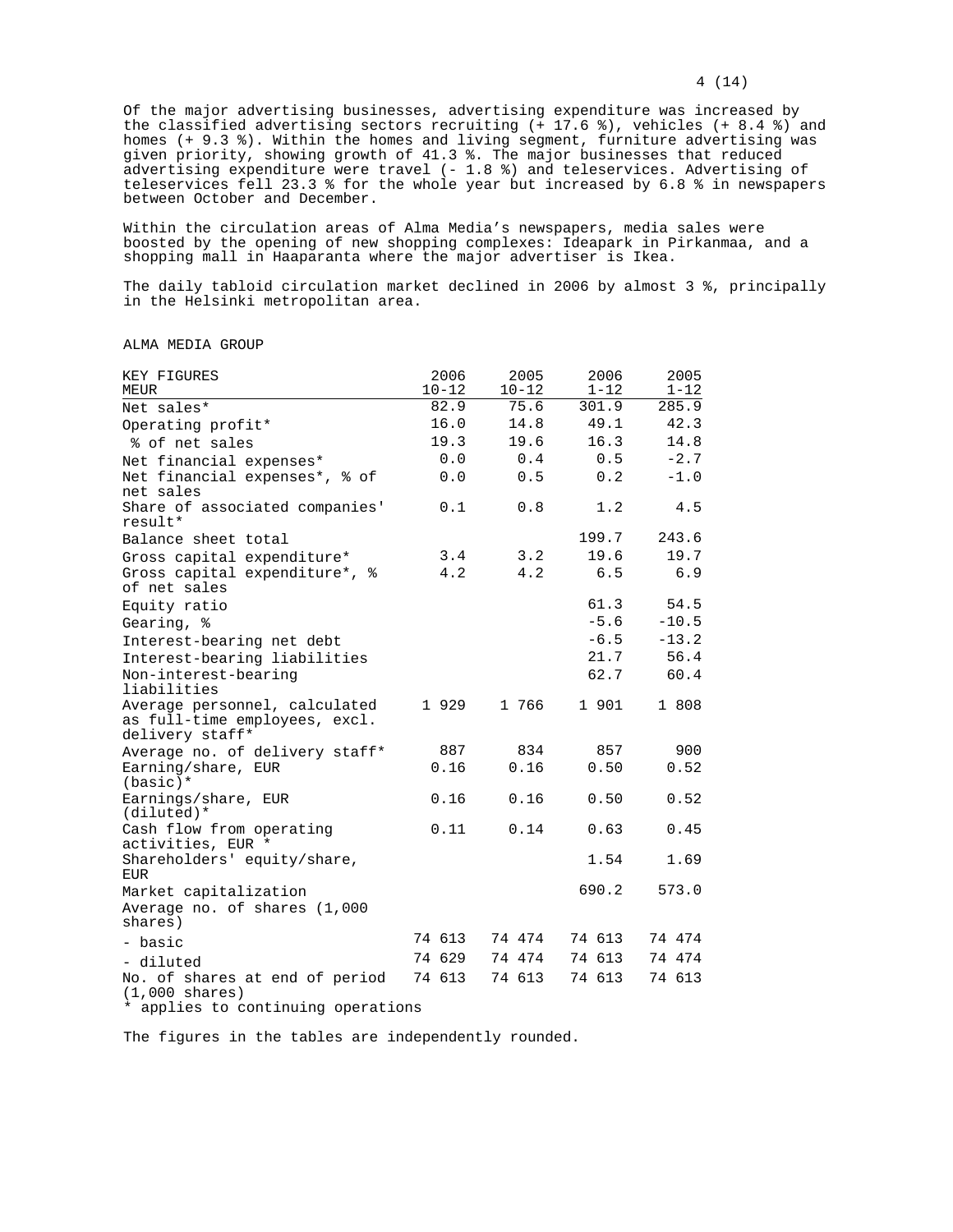|                                                  | 2006              | 2005              | 2006             | 2005             |
|--------------------------------------------------|-------------------|-------------------|------------------|------------------|
| NET SALES BY SEGMENT, MEUR                       | $10 - 12$         | $10 - 12$         | $1 - 12$         | $1 - 12$         |
| Continuing operations:                           |                   |                   |                  |                  |
| Newspapers                                       | 58,2              | 55, 4             | 217,9            | 211,6            |
| Kauppalehti group                                | 19,0              | 15.9              | 62.6             | 53.8             |
| Marketplaces                                     | 6.4               | 5.1               | 23.1             | 22.7             |
| Other operations and                             | $-0.7$            | $-0.8$            | $-1.7$           | $-2.2$           |
| eliminations                                     |                   |                   |                  |                  |
| Continuing operations, total                     | 82.9              | 75.6              | 301.9            | 285.9            |
| Discontinued operations, total                   |                   |                   |                  | 67.2             |
| Adjustments and eliminations                     |                   |                   |                  | $-4.6$           |
| Total                                            | 82.9              | 75.6              | 301.9            | 348.5            |
|                                                  |                   |                   |                  |                  |
| OPERATING PROFIT/LOSS BY                         | 2006              | 2005              | 2006             | 2005             |
| SEGMENT, MEUR                                    | $10 - 12$         | $10 - 12$         | $1 - 12$         | $1 - 12$         |
| Continuing operations:                           |                   |                   |                  |                  |
| Newspapers                                       | 10.8              | 11.9              | 38.4             | 38.9             |
| Kauppalehti group                                | 0.8               | 3.9               | 4.8              | 7.1              |
| Marketplaces                                     | 0.8               | 0.2               | 2.8              | 1.1              |
| Other operations and<br>eliminations             | 3.7               | $-1.2$            | 3.1              | $-4.8$           |
| Continuing operations, total                     | 16.0              | 14.8              | 49.1             | 42.3             |
| Discontinued operations, total                   |                   |                   |                  | 3.7              |
| Alma Media Group before capital                  |                   |                   |                  |                  |
| gain                                             |                   |                   |                  | 46.0             |
| Capital gain from Broadcasting                   |                   |                   |                  | 324.5            |
| Total                                            | 16.0              | 14.8              | 49.1             | 370.5            |
| NEWSPAPERS                                       |                   |                   |                  |                  |
|                                                  |                   |                   |                  |                  |
| Newspapers, key figures (MEUR)                   | 2006<br>$10 - 12$ | 2005<br>$10 - 12$ | 2006<br>$1 - 12$ | 2005<br>$1 - 12$ |
| Net sales                                        | 58.2              | 55.4              | 217.9            | 211.6            |
| Circulation sales                                | 26.4              | 24.7              | 101.8            | 98.1             |
| Media advertising sales                          | 28.8              | 27.1              | 104.5            | 100.4            |
| Printing sales                                   | 1.7               | 2.2               | 6.2              | 8.0              |
| Other net sales                                  | 1.3               | 1.3               | $5.4$            | 5.1              |
| Operating profit                                 | 10.8<br>18.5      | 11.9<br>21.6      | 38.4<br>17.6     | 38.9<br>18.4     |
| Operating margin, %<br>Gross capital expenditure | 0.9               | 1.9               | 4.1              | 7.3              |
| Average personnel, calculated as                 | 1 189             | 1 179             | 1 220            | 1 203            |
| full-time employees, excl.                       |                   |                   |                  |                  |
| delivery staff                                   |                   |                   |                  |                  |

The publishing activities of 35 newspapers are reported in the Newspapers segment. The largest are the regional paper Aamulehti and the daily tabloid Iltalehti.

No. of delivery staff 887 834 857 900

The segment's net sales were MEUR 217.9 (MEUR 211.6) and the operating profit was MEUR 38.4 (MEUR 38.9).

Media sales in the Newspapers segment were more buoyant than in the Finnish newspaper sector on average, up 4.1 % compared to the industry average of 2.5 %. Aamulehti reached an all-time high in media sales in December, this growth being largely attributable to the opening of the Ideapark shopping centre on 1 December 2006 and to its spin-off effects. Iltalehti's media sales were boosted by the success of the online website Iltalehti.fi. The Northern Papers increased their media sales at the end of the year, helped in part by the opening of a new shopping mall and Ikea in the town of Haaparanta.

The segment's operating profit was depressed by the town paper Tori, Aamulehti's Sunday supplements, and the costs of Aamulehti's 125th anniversary celebrations. Aamulehti discontinued its book publishing unit during the autumn.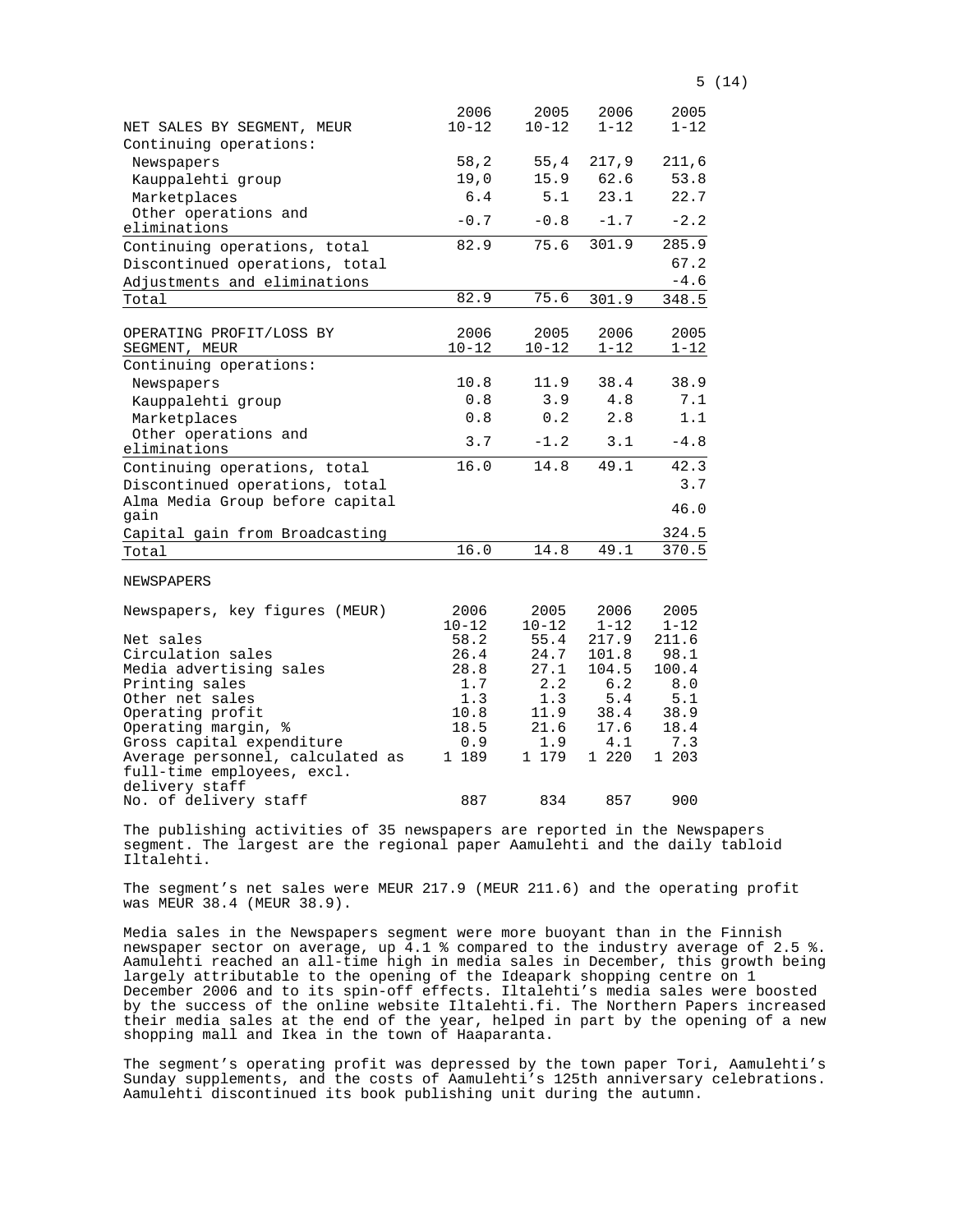Personnel negotiations concerning the entire workforce of the Kainuun Sanomat printing works (about 40 employees) were started on 7 December 2006. A MEUR 0.4 one-time cost provision was entered in December.

Iltalehti increased the price of its weekday issue on 6 November 2006 from 1.0 to 1.20 euros. Iltalehti's market share in December was record-high. The paper's good circulation development was supported by the Iltalehti Ilona supplement launched in March. The market share for the full year was 41.4 %, (40.0 %).

Kokkolan Sanomat was added to the Local Newspapers chain on 1 September 2006. Jouko Jokinen began as publisher of Satakunnan Kansa on 1 June 2006.

#### KAUPPALEHTI GROUP

| Kauppalehti group key figures, MEUR | 2006      | 2005      | 2006     | 2005     |
|-------------------------------------|-----------|-----------|----------|----------|
|                                     | $10 - 12$ | $10 - 12$ | $1 - 12$ | $1 - 12$ |
| Net sales                           | 19.0      | 15.9      | 62.6     | 53.8     |
| Circulation sales                   | 6.5       | 6.2       | 23.7     | 22.4     |
| Media advertising sales             | 6.8       | 6.9       | 22.1     | 23.1     |
| Other net sales                     | 5.7       | 2.9       | 16.7     | 8.4      |
| Operating profit                    | 0.8       | 3.9       | 4.8      | 7.1      |
| Operating margin, %                 | 4.0       | 24.7      | 7.7      | 13.2     |
| Gross capital expenditure           | 0.5       | 0.1       | 6.4      | 8.1      |
| Average personnel, calculated as    | 535       | 420       | 496      | 418      |
| full-time employees                 |           |           |          |          |

The Kauppalehti group specializes in producing business and financial information. Its best known title is Finland's leading business daily Kauppalehti. The group also includes Alma Media Lehdentekijät (contract publishing) and the direct marketing company Kauppalehti 121.

Net sales of the Kauppalehti group totalled MEUR 62.6 (MEUR 53.8) and its operating profit was MEUR 4.8 (MEUR 7.1).

Kauppalehti group's net sales were increased compared to the previous year by the new units Kauppalehti 121 and Finnish Business Communications Ltd from 1 July 2006, and also by increased sales in the ePortti, Lehdentekijät and BNS units.

The decrease in Kauppalehti group's operating profit was attributable to weak media sales in the Kauppalehti paper, down 7.3 % on the previous year. The Presso paper's media sales improved towards the end of the year. Kauppalehti's circulation volume and income developed positively.

Kauppalehti Oy announced the start of personnel negotiations concerning all its employees on 27 December 2006. These are expected to lead to a reduction of 35- 40 employees. Restructuring costs of MEUR 1.1 were recorded in the fourthquarter accounts.

The previous year's operating profit included a MEUR 0.8 capital gain related to the dilution of the Talentum Oyj holding.

Juha-Petri Loimovuori has headed Kauppalehti group since 1 November 2006.

#### MARKETPLACES

| Marketplaces key figures, MEUR   | 2006      | 2005      | 2006     | 2005     |
|----------------------------------|-----------|-----------|----------|----------|
|                                  | $10 - 12$ | $10 - 12$ | $1 - 12$ | $1 - 12$ |
| Net sales                        | 6.4       | 5.1       | 23.1     | 22.7     |
| Operations in Finland            | 5.1       | 4.0       | 19.7     | 16.1     |
| Operations outside Finland       | 1.2       | 0.4       | 3.3      | 1.5      |
| Other operations *               |           | 0.7       |          | 5.1      |
| Operating profit                 | 0.8       | 0.2       | 2.8      | 1.1      |
| Profit margin, %                 | 11.8      | 3.5       | 12.3     | 4.9      |
| Gross capital expenditure        | 1.7       | 0.8       | 7.3      | 3.5      |
| Average personnel, calculated as | 132       | 91        | 111      | 109      |
| full-time employees              |           |           |          |          |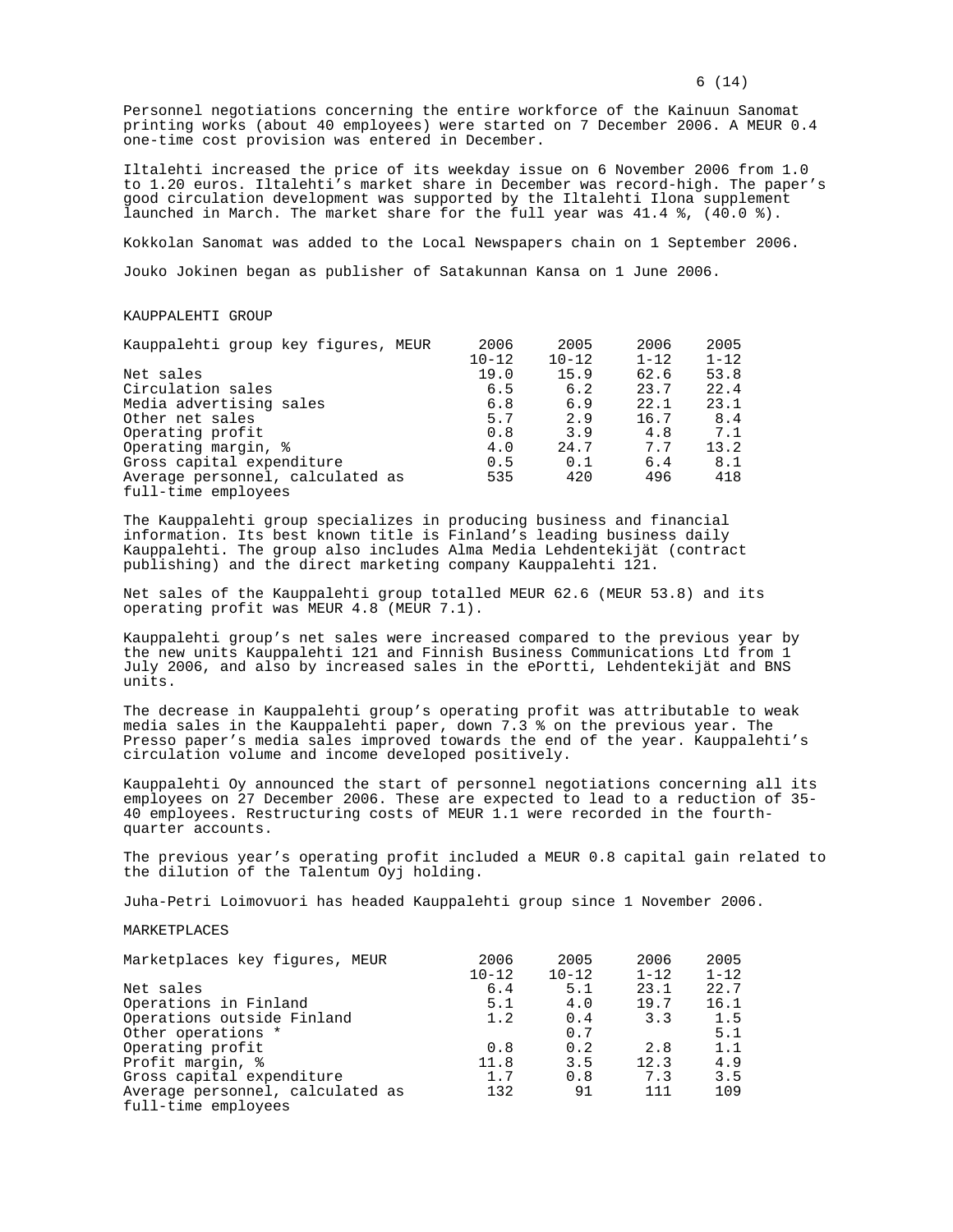7 (14)

\* Other operations includes the net sales of the NWS unit and New Ventures unit for 2005. These units were divested during 2005.

The Marketplaces unit reports Alma Media's classified services, which are produced on the internet and supported by printed products.

Net sales from Marketplaces amounted to MEUR 23.1 (MEUR 22.7) and the operating profit was MEUR 2.8 (MEUR 1.1).

Net sales from continuing operations in Finland rose 23 % and from foreign operations 121 %. In the latter case, sales were boosted by the inclusion of the Bovision companies from 1 July 2006, as well as growth in the City24 units in Estonia and Lithuania. In Finland, the highest growth was shown by Monster.fi, which raised its market share, and by the online service Etuovi.com.

In monetary terms the operating profit was boosted most of all by the Etuovi.com printed papers, and the Mascus and Monster services.

#### ASSOCIATED COMPANIES

| Share of results of associated<br>companies, MEUR | 2006<br>$10 - 12$ | 2005<br>$10 - 12$ | 2006<br>$1 - 12$ | 2005<br>$1 - 12$ |
|---------------------------------------------------|-------------------|-------------------|------------------|------------------|
| Newspapers                                        |                   | 0.0               |                  | 0.0              |
| Kauppalehti group                                 |                   |                   |                  |                  |
| Talentum Oyj                                      | 0.2               | 1.7               | 0.7              | 5.4              |
| Other associated companies                        | 0.0               | 0.1               | 0.3              | 0.1              |
| Marketplaces                                      | 0.0               | 0.0               | 0.0              | 0.0              |
| Other operations                                  |                   |                   |                  |                  |
| Acta Print Oy                                     | $-0.2$            | $-1.5$            | $-0.4$           | $-1.7$           |
| Other associated companies                        | 0.1               | 0.4               | 0.6              | 0.7              |
| Total                                             | 0.1               | 0.8               | 1.2              | 4.5              |

The Group's holding in Talentum Oyj, reported under the Kauppalehti group, is 29.9 %. and in Acta Print Oy, reported under Other operations, 36.0 %.

#### Balance sheet and financial position

Almanova's purchase of Alma Media shares was treated as a reverse acquisition by the Financial Supervision Authority in its decision released on 26 January 2006. This means that the carrying values in the consolidated financial statements are the same as those for the old Alma Media and carried through to the new company after the merger. Hence the balance sheet total for the new Alma Media on 7 November 2005 is MEUR 247.

The balance sheet on 31 December 2006 totalled MEUR 199.7 (31 December 2005: MEUR 243.6). The total was reduced by the maturity and repayment on 4 October 2006 of the company's MEUR 30 medium-term notes, a dividend payment of EUR 0.12 per share on 20 March 2006, and a capital repayment to shareholders on 23 August 2006 amounting to EUR 0.53 per share. The company's equity ratio rose to 61.3 % (31 December 2005: 54.5 %).

Operating capital increased during the fourth quarter by MEUR 5.1 owing to later than usual invoicing of December media sales which fell due in January this year.

The Group's interest-bearing is denominated in euros and therefore does not require hedging against exchange rate differences.

#### Capital expenditure

Gross capital expenditure for the full year totalled MEUR 19.6 (19.7). Acquisitions accounted for over half of this total, the largest being a 51 % holding in TietoEnator 121 Oy for an acquisition price of MEUR 3.4 (49% of the company acquired in 2005), and the acquisition of the Bovision companies in Sweden.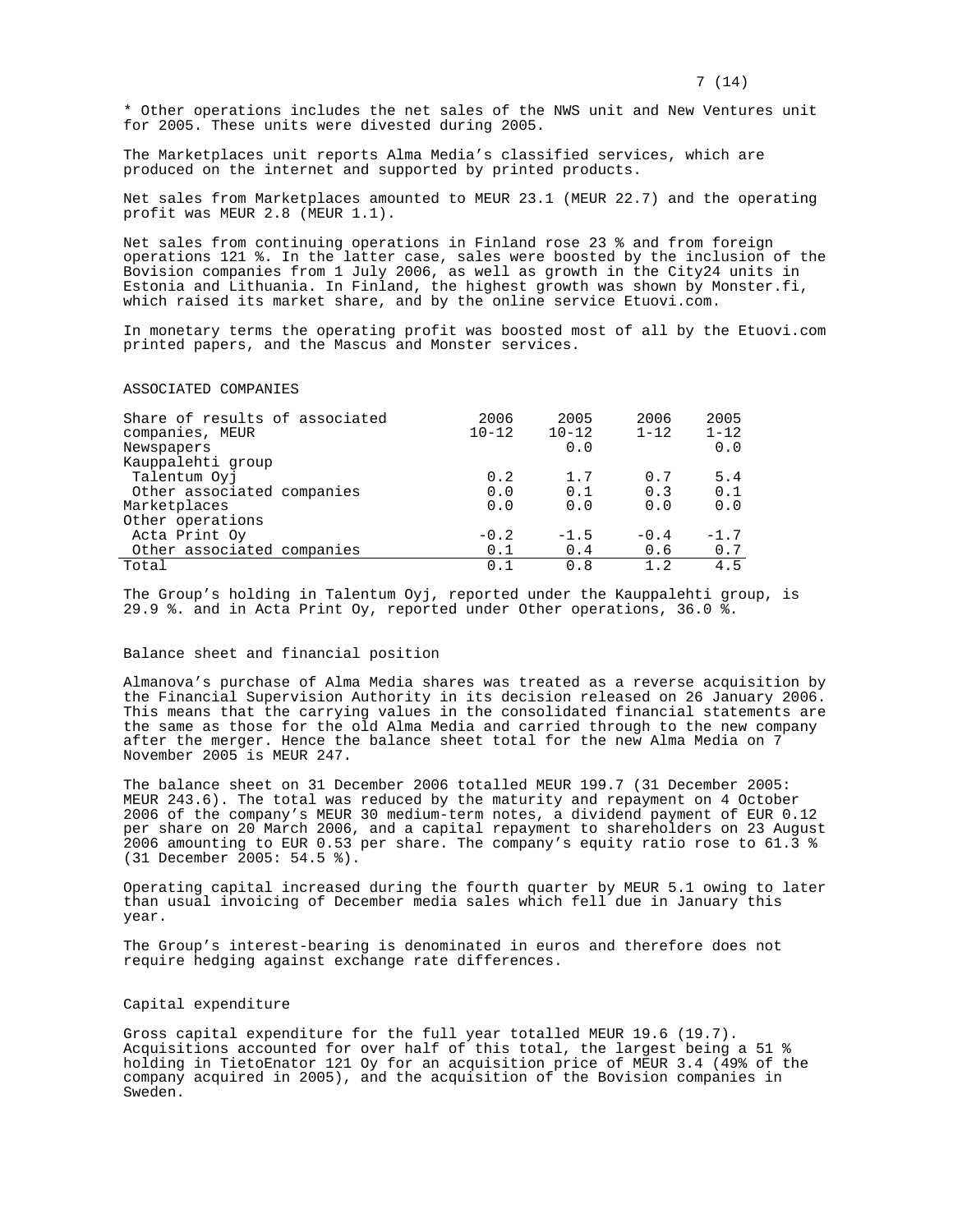# Research and development costs

Research and development costs in 2006 amounted to MEUR 1.7 (3.1). Of this total, MEUR 1.2 was capitalized and MEUR 0.5 expensed.

Risks and risk management

The most important strategic risks contingent on Alma Media's business operations are a significant drop in the readerships of its newspapers and a critical decline in retail advertising. The major operational risks are disturbances in information technology systems and telecommunication, and an interruption of printing operations. The company's financial risks are detailed in the notes to the financial statements.

Alma Media's risk management process identifies the risks, develops appropriate risk management methods and regularly reports on risk issues to the risk management function.

# Administration

Alma Media's annual general meeting, held on 8 March 2006 elected the following to the Board of Directors: Lauri Helve, Matti Häkkinen, Matti Kavetvuo, Kai Seikku, Kari Stadigh and Harri Suutari. The Board elected Kari Stadigh as its chairman and Matti Kavetvuo as its deputy chairman.

The meeting appointed KPMG Oy Ab as the company's auditors.

The company applies the recommendations (entry into force on 1 July 2004) prepared by HEX Plc, the Central Chamber of Commerce of Finland and the Confederation of Finnish Industries EK concerning the corporate governance of listed companies, subject to the following derogations:

- Nomination committee (Recommendation 31) Within the Alma Media Group, this committee is known as the Election Committee. The Board of Directors does not appoint members to the committee; the committee's members are appointed from the company's principal shareholders.

- Compensation committee (Recommendations 25 and 34) The Board of Directors does not appoint members to the Compensation Committee; under the Board of Directors' rules of procedure, the members of the committee are the chairman and deputy chairman of the Board of Directors.

Information on the company's corporate governance are given in full and regularly updated on the company's website http://www.almamedia.fi/corporategovernancesta

The company also applies the Helsinki Exchange's insider guidelines which came into force on 1 January 2006.

### Personnel

The average number of employees, excluding newspaper distribution staff and calculated as full-time employees, increased to  $1,901$  (1,808). The average number of distribution staff totalled 857 (900). Salaries and bonuses paid amounted to altogether MEUR 86.2 (85.7).

#### The Alma Media share

Trading in Alma Media's shares has been lively. Altogether 47.6 million shares were traded on the Helsinki Stock Exchange during the year, representing 63.8 % of the total number of shares. The lowest quotation in the year was EUR 6.90, the highest was EUR 9.95 and the closing price was EUR 9.25. The highest quotation was reached on 21 December 2006 after the company announced that it was engaged in merger talks with Keskisuomalainen Oyj. The company subsequently issued a release on 22 December 2006 that these talks had been terminated after no conclusion was reached.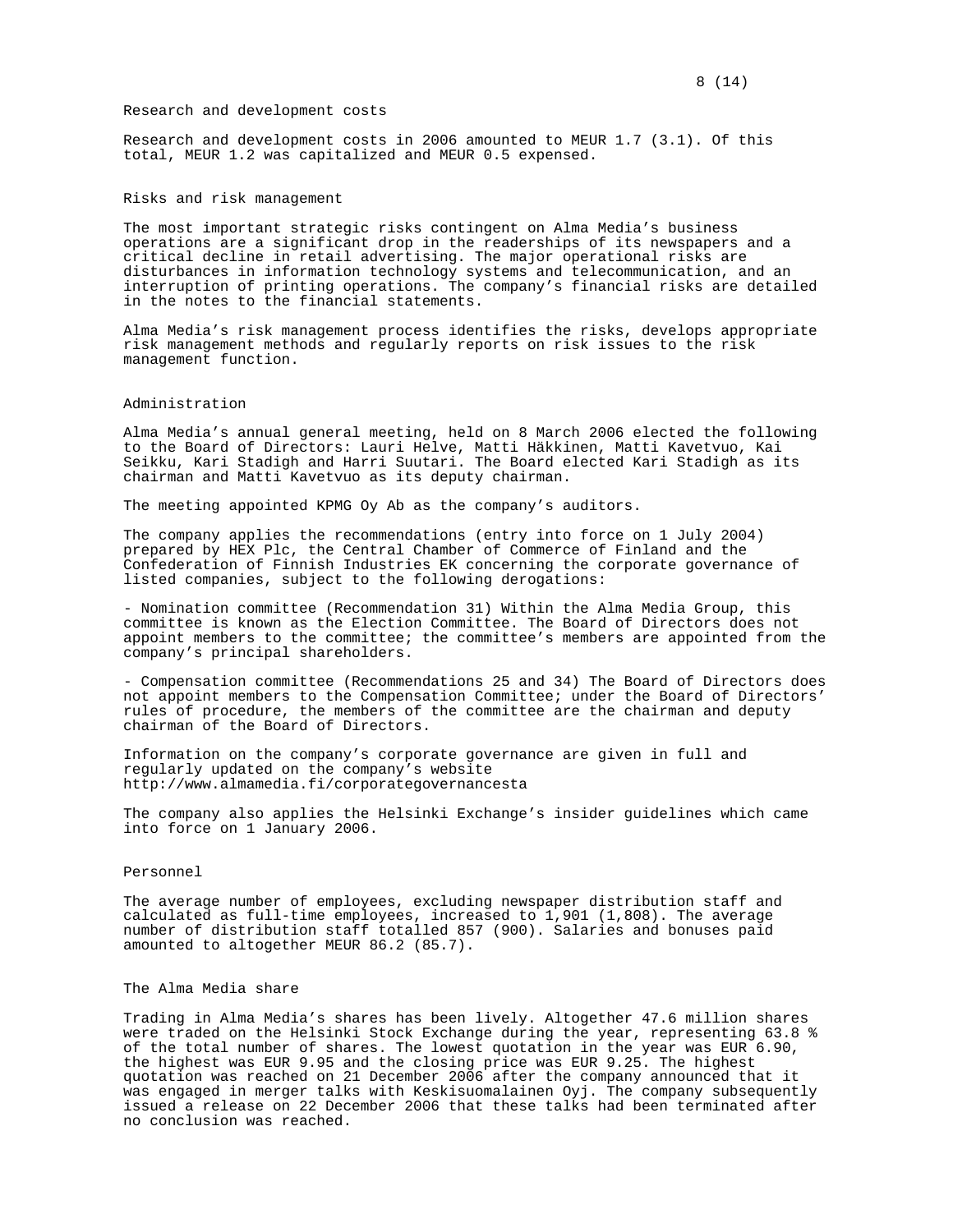The Helsinki Exchanges ended trading in trading lots in October 2006. The Alma Media share is now traded on the Nordic Mid Cap List of the OMX Helsinki stock exchange, introduced in October 2006.

The company's market capitalization on 29 December 2006 was MEUR 690.2 (MEUR 573.0).

The company had 4,404 registered shareholders on the balance sheet date. There were 11,154,585 nominee-registered shares, or 15.0 % of the total number of shares.

The company does not own its own shares and it has no authorization to purchase its own shares in public trading.

Option rights

The annual general meeting on 8 March 2006 approved a three-stage option programme (option rights 2006A, 2006B and 2006C), disapplying the pre-emptive subscription right of the shareholders, under which stock options would be granted to the managements of Alma Media Corporation and its subsidiaries as a scheme for ensuring personnel's motivation and long-term commitment to the company. Altogether 1,920,000 stock options may be granted in three lots of 640,000 each, and these may be exercised to subscribe for at most 1,920,000 Alma Media shares.

So far 515,000 of the 2006A options have been issued to Group management. A further 65,000 options have been issued to the Group's subsidiaries for granting to new personnel by the Board of Directors. If all the subscription rights were exercised, this programme would dilute the holdings of the earlier shareholders by 2.5 %.

The share subscription periods and prices under the scheme are: 2006A: 1 April 2008-30 April 2010, average trade-weighted price 1 April-31 May 2006 2006B: 1 April 2009-30 April 2011, average trade-weighted price 1 April-31 May 2007 2006C: 1 April 2010-30 April 2012, average trade-weighted price 1 April-31 May 2008

The subscription price of shares that may be subscribed under these stock option rights will be reduced by the amount of dividends and capital repayments decided after the start of the period determining the subscription price and before the subscription of shares, on the settlement date for each dividend payment or capital repayment. The current subscription price of the 2006A option after the capital repayment in 2006 is EUR 7.13 per share.

The Board of Directors is authorized until 8 March 2007 to decide on raising one or more convertible bond loans, and/or on raising the share capital with one or more rights issues provided that, when converting the convertible bonds, and/or when issuing new shares, at most 14,922,000 shares may be issued and the share capital may be raised by at most 8,953,200 euros.

This authorization includes the right to disapply the pre-emptive right of the shareholders provided that the company has weighty financial grounds for so doing, such as the need to finance or execute acquisitions or other corporate arrangements or to motivate the personnel.

# Liquidity providing

Alma Media Corporation and eQ Pankki Oy have made a liquidity providing contract under which eQ Pankki Oy guarantees bid and ask prices for the shares with a maximum spread of 3% during 85% of the exchange's trading hours. The contract applies to a minimum of 2,000 shares.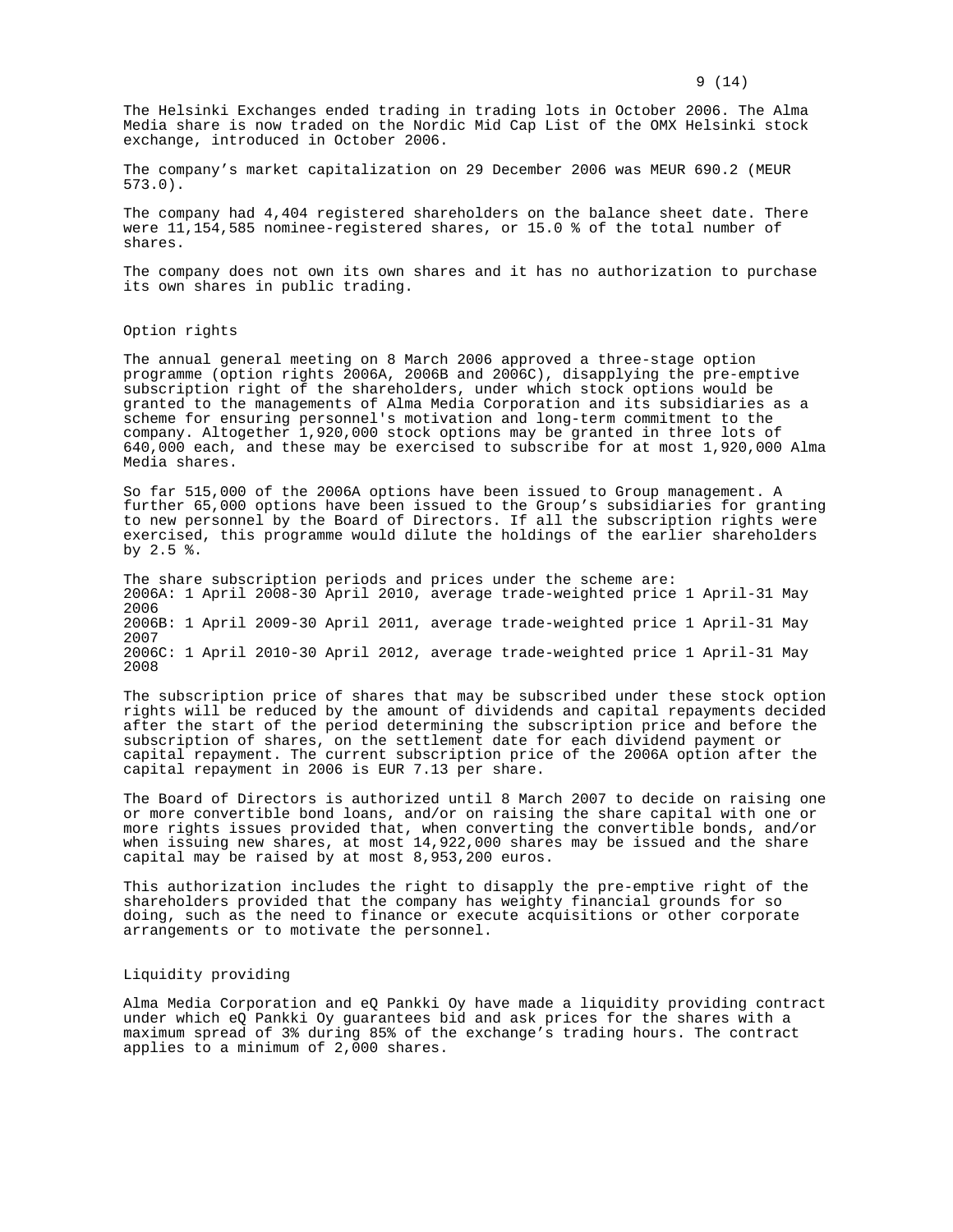Flagging notices

17 July 2006: Oy Herttaässä Ab announced that it had made forward contracts corresponding to a holding of 4.88 % maturing on 19 December 2006. These would raise the company's total holding to over 10 %. 19 July 2006: Capital Group's holding decreased to 3.7 %. 21 August 2006: Skandinaviska Enskilda Banken's holding rose to 5 %. 13 September 2006: Procomex S.A. and Helsingin Mekaaninkontalo Oy announced that their combined holding would rise to 5 % through forward contracts maturing on 19 December 2006. 10 November 2006: Evli group increased its holding to 5.6 % 18 December 2006: Evli group reduces its holding to 2.9 %

The Procomex and Helsingin Mekaanikontalo and the Herttaässä forward contracts matured on 19 December 2006; the former two announced that their holding would increase to 5 % and the latter that its holding would exceed 10 % on maturity. Both parties renewed their contracts and their registered holdings did not at the time exceed the flagging limits mentioned. The new maturity dates are 16 February 2007 (2.5 %) and 16 March 2007 (2.5 %) for Procomex and Helsingin Mekaanikontalo respectively, and 15 June 2007 (5.5 %) for Herttaässä.

# Environmental impacts

Alma Media's operations have a small direct impact on the environment. However, the company is committed to continuously making its production and transport processes more environmentally sound and energy-efficient. Paper waste in the printing plants is minimized.

The company's main environmental impacts relate to its newspaper printing operations. These generate waste, which is recycled or taken to hazardous waste treatment plants. The company's operations comply with the permits granted by the relevant environmental centres.

# Dividend proposal

Alma Media Corporation's Board of Directors will propose to the annual general meeting on 8 March 2006 that a dividend of 0.65 euros per share be distributed on the financial year 2006. The payment date is 20 March 2006.

# Subsequent events

The company sold the property in Rovaniemi used by the Lapin Kansa newspaper to Varma Mutual Pension Insurance Company on 1 February 2007, recording a capital gain of MEUR 1.9 on the sale.

|                                                      | 2006      | 2005      | 2006     | 2005     |
|------------------------------------------------------|-----------|-----------|----------|----------|
| INCOME STATEMENT, MEUR                               | $10 - 12$ | $10 - 12$ | $1 - 12$ | $1 - 12$ |
| Continuing operations:                               |           |           |          |          |
| NET SALES                                            | 82.9      | 75.6      | 301.9    | 285.9    |
| Other operating income                               | 4.5       | 1.3       | 5.5      | 5.2      |
| Operating expenses                                   | $-68.8$   | $-59.8$   | $-248.1$ | $-238.2$ |
| Depreciation, amortization and<br>impairment charges | $-2.6$    | $-2.4$    | $-10.1$  | $-10.5$  |
| OPERATING PROFIT                                     | 16.1      | 14.8      | 49.9     | 42.3     |
| Financial income and expenses                        | 0.0       | $-0.4$    | $-0.5$   | 2.7      |
| Share of results in associated<br>companies          | 0.1       | 0.8       | 1.2      | 4.5      |
| PROFIT BEFORE TAX                                    | 15.9      | 15.1      | 49.6     | 49.5     |
| Income tax                                           | $-4.3$    | $-3.0$    | $-12.5$  | $-10.5$  |
| PROFIT FROM CONTINUING OPERATIONS                    | 11.8      | 12.1      | 37.3     | 39.0     |
| Income from discontinued<br>operations               |           | $-0.1$    |          | 1.4      |
| Capital gain on Broadcasting<br>disposal             |           |           |          | 324.5    |
| NET PROFIT FOR THE PERIOD                            | 11.8      | 12.0      | 37.3     | 365.0    |

### $10(14)$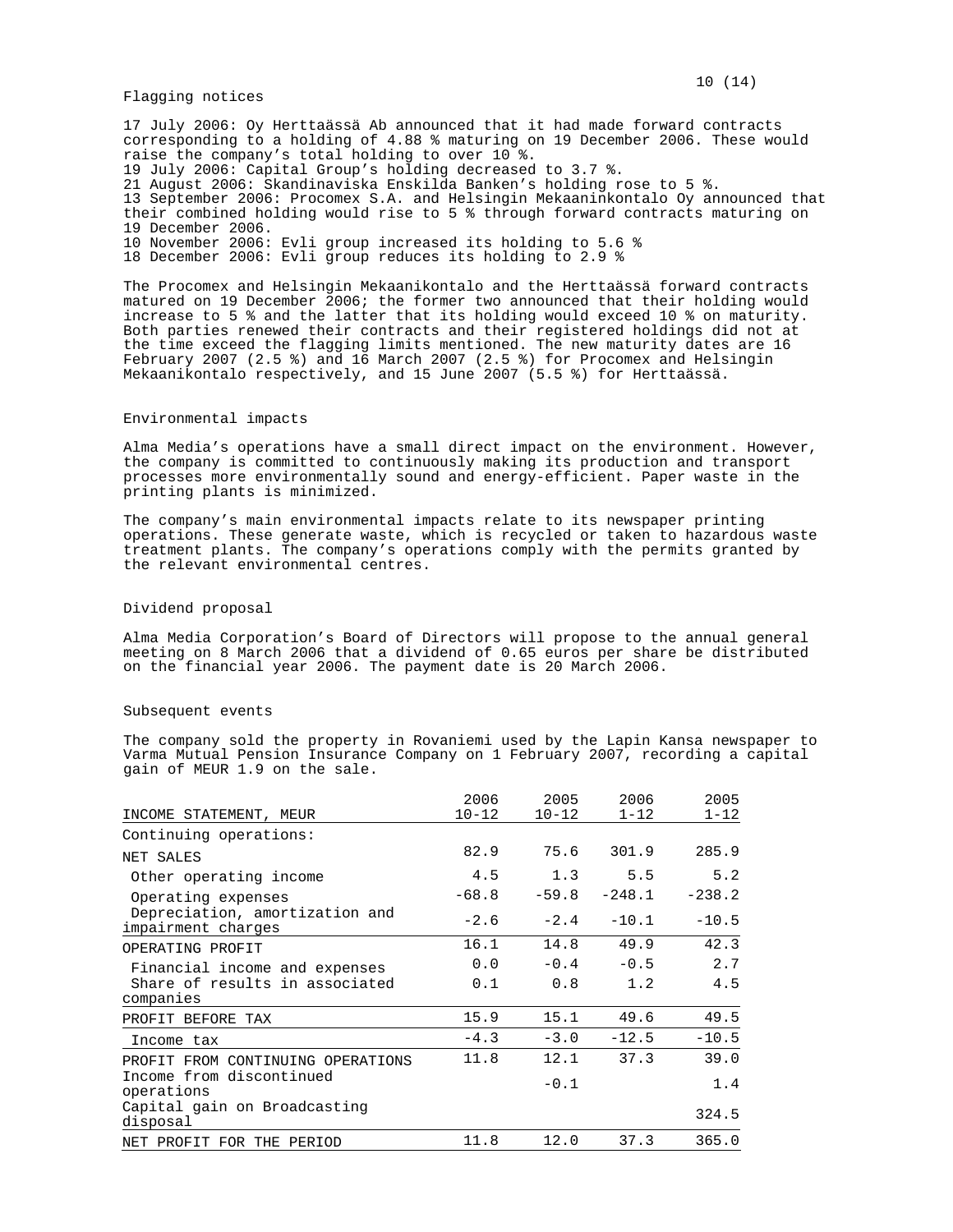|                                                                                                                                                                        |                       |                   |                  | 11 (14)          |
|------------------------------------------------------------------------------------------------------------------------------------------------------------------------|-----------------------|-------------------|------------------|------------------|
|                                                                                                                                                                        | 2006<br>$10 - 12$     | 2005<br>$10 - 12$ | 2006<br>$1 - 12$ | 2005<br>$1 - 12$ |
| Distribution                                                                                                                                                           |                       |                   |                  |                  |
| To the parent company                                                                                                                                                  | 11.8                  | 12.0              | 37.0             | 364.6            |
| shareholders                                                                                                                                                           |                       |                   |                  |                  |
| Minority interest                                                                                                                                                      | 0.0                   | 0.0               | 0.3              | 0.4              |
| Earnings/share (EPS), EUR,<br>continuing operations (basic)                                                                                                            | 0.16                  | 0.16              | 0.50             | 0.52             |
| Earnings/share (EPS), EUR,<br>continuing operations (diluted)                                                                                                          | 0.16                  | 0.16              | 0.50             | 0.52             |
| EPS, EUR, discontinued<br>operations, incl. Broadcasting<br>capital gain (basic)<br>EPS, EUR, discontinued<br>operations. incl. Broadcasting<br>capital gain (diluted) |                       |                   |                  | 4.37<br>4.37     |
|                                                                                                                                                                        |                       |                   |                  |                  |
| BALANCE SHEET, MEUR                                                                                                                                                    | 31.12.2006 31.12.2005 |                   |                  |                  |
| ASSETS; CONTINUING OPERATIONS                                                                                                                                          |                       |                   |                  |                  |
| NON-CURRENT ASSETS                                                                                                                                                     |                       |                   |                  |                  |
| Tangible assets                                                                                                                                                        | 51.7                  | 60.6              |                  |                  |
| Intangible assets                                                                                                                                                      | 9.7                   |                   | 7.4              |                  |
| Goodwill                                                                                                                                                               | 30.2                  | 18.9              |                  |                  |
| Investments in associated<br>companies                                                                                                                                 | 32.1                  | 40.4              |                  |                  |
| Other long-term investments                                                                                                                                            | 3.9                   |                   | 6.6              |                  |
| Deferred tax assets                                                                                                                                                    | 4.1                   |                   | 4.8              |                  |
| Other receivables                                                                                                                                                      | 4.8                   |                   | 5.3              |                  |
| <b>CURRENT ASSETS</b>                                                                                                                                                  |                       |                   |                  |                  |
| Inventories                                                                                                                                                            | 1.8                   |                   | 1.5              |                  |
| Trade and other receivables                                                                                                                                            | 31.9                  | 28.5              |                  |                  |
| Cash and cash equivalents *)                                                                                                                                           | 28.2                  | 69.6              |                  |                  |
| NON-CURRENT ASSETS HELD FOR SALE                                                                                                                                       | 1.2                   |                   |                  |                  |
| ASSETS, TOTAL                                                                                                                                                          | 199.7                 | 246.6             |                  |                  |
| BALANCE SHEET, MEUR                                                                                                                                                    | 31.12.2006            | 31.12.2005        |                  |                  |
| EQUITY AND LIABILITIES; CONTINUING<br>OPERATIONS                                                                                                                       |                       |                   |                  |                  |
| Parent company shareholders'                                                                                                                                           |                       |                   |                  |                  |
| equity                                                                                                                                                                 | 114.9                 | 126.2             |                  |                  |
| Minority interest                                                                                                                                                      | 0.4                   |                   | 0.5              |                  |
| SHAREHOLDERS' EQUITY, TOTAL                                                                                                                                            | 115.3                 | 126.7             |                  |                  |
| LIABILITIES                                                                                                                                                            |                       |                   |                  |                  |
| Deferred tax liabilities                                                                                                                                               | 1.8                   |                   | 2.0              |                  |
| Long-term liabilities                                                                                                                                                  | 30.0                  |                   | 31.3             |                  |
| Current liabilities                                                                                                                                                    | 52.6                  |                   | 84.8             |                  |
| EQUITY AND LIABILITIES, TOTAL                                                                                                                                          | 199.7                 | 243.6             |                  |                  |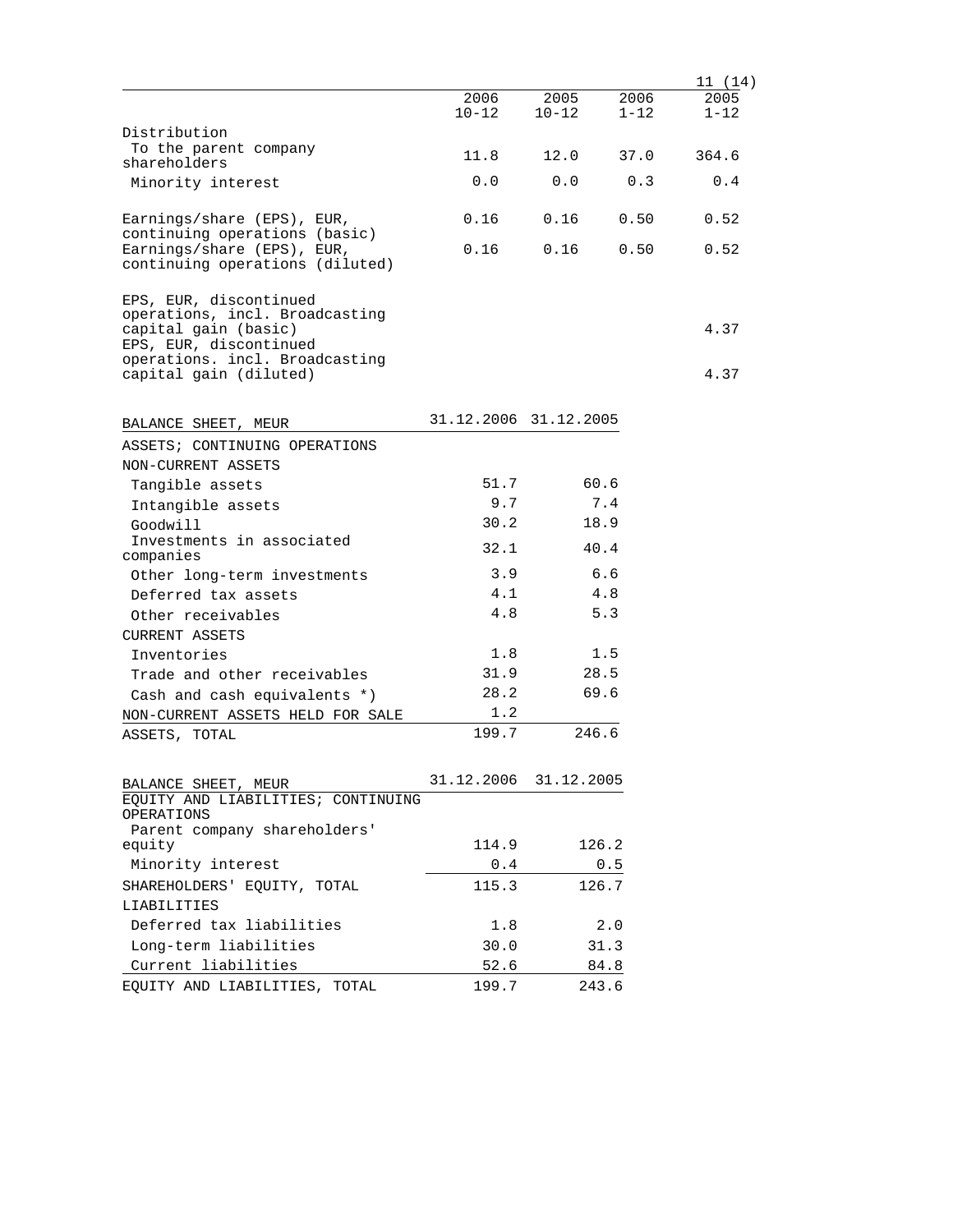# RECONCILIATION OF SHAREHOLDERS' EQUITY 1 JAN - 30 DEC 2006

| MEUR                                                                                          | Share<br>capital issue fund |     | Share<br>Share premium earn- | $Re-$<br>tained<br>ings | Parent Mino-<br>compa-<br>ny's<br>share | rity<br>rest total | inte- Equity, |
|-----------------------------------------------------------------------------------------------|-----------------------------|-----|------------------------------|-------------------------|-----------------------------------------|--------------------|---------------|
| Equity 1. Jan. 2006                                                                           | 44.8                        | 0.0 | 42.4                         | 39.0                    | 126.2                                   | 0.5                | 126.7         |
| Cumulative translation<br>differences<br>Share of assoc. company<br>items recognized directly |                             |     |                              | 0.1                     | 0.1                                     |                    | 0.1           |
| in equity                                                                                     |                             |     |                              | $-0.1$                  | $-0.1$                                  |                    | $-0.1$        |
| Net income recognized<br>directly in equity<br>Profit in the period                           |                             |     |                              | 0.0<br>37.0             | 0.0<br>37.0                             | 0.3                | 0.0<br>37.3   |
| Net income entered for<br>the period                                                          |                             |     |                              | 37.0                    | 37.0                                    | 0.3                | 37.3          |
| Share-based payments<br>Dividend paid by parent                                               |                             |     |                              | 0.3                     | 0.3                                     |                    | 0.3           |
| company                                                                                       |                             |     |                              | $-9.0$                  | $-9.0$                                  |                    | $-9.0$        |
| Capital repayment by<br>parent company                                                        |                             |     | $-39.5$                      |                         | $-39.5$                                 |                    | $-39.5$       |
| Dividend paid by<br>subsidiaries                                                              |                             |     |                              |                         |                                         | $-0.3$             | $-0.3$        |
| Dissolution of<br>subsidiary                                                                  |                             |     |                              |                         |                                         | $-0.2$             | $-0.2$        |
| Equity 31 Dec. 2006                                                                           | 44.8                        | 0.0 | 2.8                          | 67.2                    | 114.9                                   | 0.4                | 115.3         |

RECONCILIATION OF SHAREHOLDERS' EQUITY 1 JAN - 30 DEC 2005

|                                                                  |         |             |                            | $Re-$ | Parent<br>tained compa- | Mino-<br>rity |               |
|------------------------------------------------------------------|---------|-------------|----------------------------|-------|-------------------------|---------------|---------------|
| MEUR                                                             | Share   | Share Share | capital issue premium ings | earn- | ny's<br>share           | rest total    | inte- Equity, |
| Equity 1 Jan. 2005                                               | 26.5    | 1.8         | 50.8                       | 66.8  | 145.8                   | 2.1           | 147.9         |
| Share of items<br>recognized directly in<br>associated company's |         |             |                            |       |                         |               |               |
| equity                                                           |         |             |                            | 0.8   | 0.8                     |               | 0.8           |
| Net income recognized<br>directly in equity                      |         |             |                            | 0.8   | 0.8                     |               | 0.8           |
| Profit in the period                                             |         |             |                            | 364.6 | 364.6                   | 0.4           | 365.0         |
| Net income entered for<br>the period                             |         |             |                            | 365.4 | 365.4                   | 0.4           | 365.8         |
| Establishment of<br>Almanova Corporation                         | 0.1     |             | 0.9                        |       | 1.0                     |               | 1.0           |
| Almanova Corporation<br>rights issue 28 April                    | 5.2     |             | 47.4                       |       | 52.7                    |               | 52.7          |
| Almanova Corporation<br>rights issue 7 November                  | 39.4    |             | 405.6                      |       | 445.0                   |               | 445.0         |
| Impact on equity of<br>reverse acquisition                       | $-27.3$ |             |                            |       | $-470.4 -393.2 -890.9$  |               | $-890.8$      |
| Listing costs                                                    |         |             | $-1.6$                     |       | $-1.6$                  |               | $-1.6$        |
| Minority interest in<br>subsidiaries sold                        |         |             |                            |       |                         | $-1.8$        | $-1.8$        |
| Dividend paid by<br>subsidiaries                                 |         |             |                            |       |                         | $-0.1$        | $-0.1$        |
| Share options<br>exercised                                       | 0.9     | $-1.8$      | 9.7                        |       | 8.7                     |               | 8.7           |
| Other changes                                                    |         |             |                            | 0.1   | 0.1                     |               |               |
| Equity 31 Dec. 2005                                              | 44.8    | 0.0         | 42.4                       | 39.0  | 126.2                   | 0.5           | 126.7         |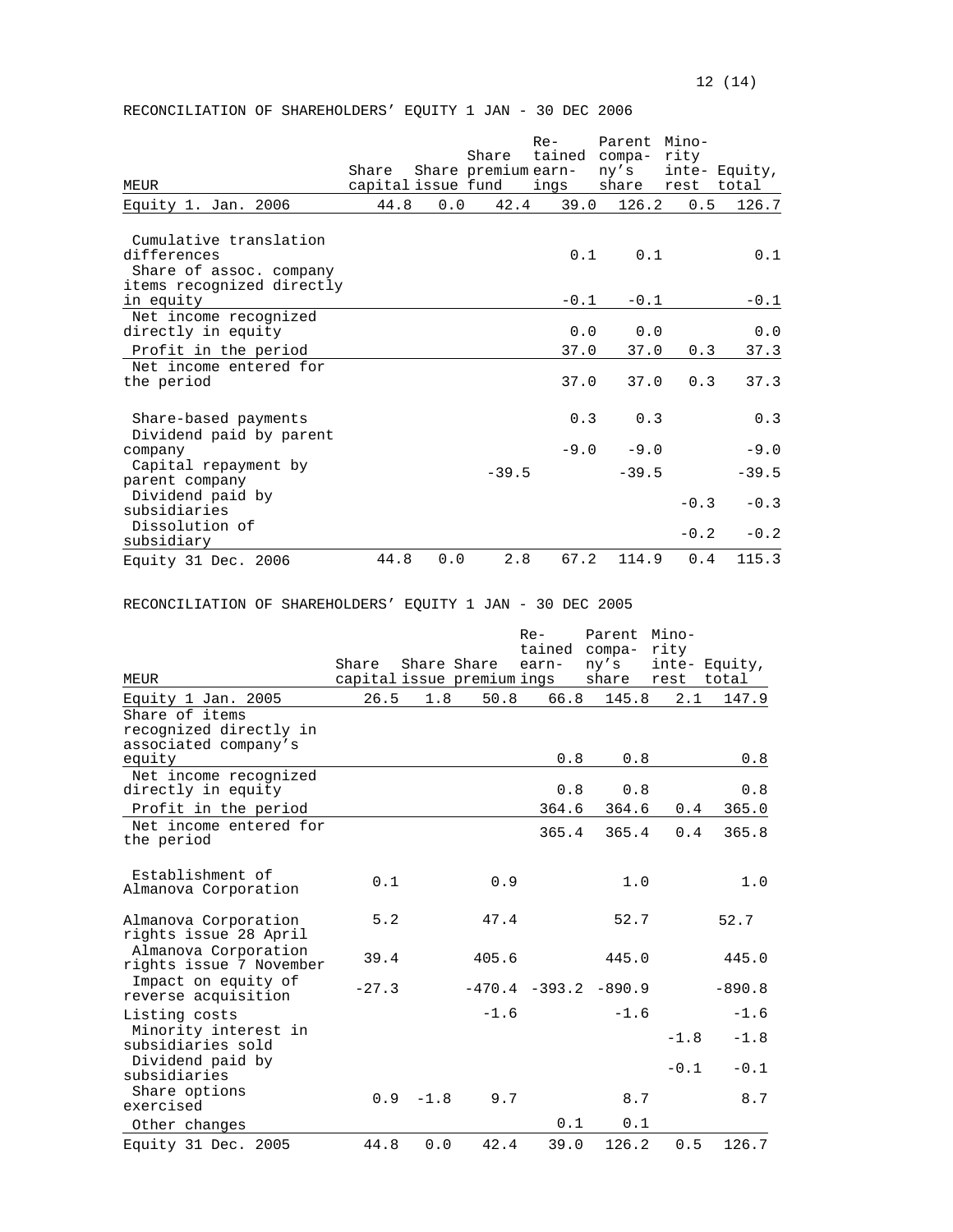|                                                          |                             |                   |                  | 13 (14)         |
|----------------------------------------------------------|-----------------------------|-------------------|------------------|-----------------|
|                                                          | 2006                        | 2005              | 2006             | 2005            |
| CASH FLOW STATEMENT, MEUR                                | $10 - 12$                   | $10 - 12$         | $1 - 12$         | 1-12            |
| Continuing operations:                                   |                             |                   |                  |                 |
| Operating activities                                     |                             |                   |                  |                 |
| Net profit for the period                                | 11.8                        | 12.0              | 37.3             | 39.0            |
| Adjustments                                              | 3.9                         | 2.2               | 18.2             | 8.8             |
| Change in working capital                                | $-5.2$                      | $-1.5$            | $-3.8$           | 1.3             |
| Financial items and taxes                                | $-2.6$                      | $-2.3$            | $-5.1$           | $-15.4$         |
| Net cash provided by operating activities                | 7.9                         | 10.4              | 46.7             | 33.7            |
| Cash flow from investing activities                      | 8.0                         | $-1.8$            | $-1.5$           | $-12.0$         |
| Cash flow before financing activities                    | 15.8                        | 8.6               | 45.2             | 21.7            |
| Cash flow used in financing activities                   |                             | $-30.6 - 397.9$   |                  | $-86.5 - 438.1$ |
|                                                          |                             |                   |                  |                 |
| Discontinued operations:                                 |                             |                   |                  |                 |
| Cash flow from operating activities                      |                             | 0.0               |                  | $-1.3$          |
| Cash flow from investing activities                      |                             | 345.7             |                  | 383.2           |
| Cash flow used in financing activities                   |                             | 0.0               |                  | 81.6            |
| Change in cash and cash equivalents                      |                             |                   |                  |                 |
| $(increase +/decrease -)$                                | $-14.7$                     | $-43.6$           | $-41.4$          | 47.1            |
| Cash and cash equivalents at start of period             | 42.9                        | 113.2             | 69.6             | 22.5            |
| Cash and cash equivalents at close of period             | 28.2                        | 69.6              | 28.2             | 69.6            |
|                                                          |                             |                   |                  | 2005            |
| GROUP INVESTMENTS. MEUR                                  | 2006<br>$10 - 12$           | 2005<br>$10 - 12$ | 2006<br>$1 - 12$ | 1-12            |
| Gross capital expenditure, continuing                    | 3.4                         | 3.2               | 19.6             | 19.7            |
| operations                                               |                             |                   |                  |                 |
| Gross capital expenditure, discontinued                  |                             |                   |                  |                 |
| operations<br>Gross capital expenditure on fixed assets, |                             |                   |                  | 2.7             |
| total                                                    | 3.4                         | 3.2               | 19.6             | 22.4            |
| ACQUIRED BUSINESSES during 1-9/2006,                     | Book value                  |                   | Fair values      |                 |
| MEUR                                                     | before                      | used in           |                  |                 |
|                                                          | consolidation consolidation |                   |                  |                 |
| Tangible assets                                          |                             | 0.2               |                  | 0.2             |
| Intangible assets                                        |                             | 0.1               |                  | 2.6             |
| Receivables                                              |                             | 2.0               |                  | 2.0             |
| Cash and cash equivalents<br>Assets total                |                             | 0.9<br>3.1        |                  | 0.9<br>5.6      |
|                                                          |                             |                   |                  |                 |
| Deferred tax liabilities                                 |                             |                   |                  | 0.7             |
| Current liabilities                                      |                             | 1.9               |                  | 1.9             |
| Total liabilities                                        |                             | 1.9               |                  | 2.6             |
| Net assets                                               |                             | 1.2               |                  | 3.0             |
| Goodwill arising in acquisition                          |                             |                   |                  | 8.1             |
| Acquisition cost                                         |                             |                   |                  | 11.1            |
| Cash and cash equivalents of acquired                    |                             |                   |                  |                 |
| operations                                               |                             |                   |                  | 0.9             |
| Impact on cash flow                                      |                             |                   |                  | 10.2            |

During 2006 the following companies were acquired: Autoinfo, Apartament.pl housing portal, Bovision AB and Objektvision AB for the Marketplaces segment. For Kauppalehti group segment Mediaskopas, Finnish Business Communications Ltd and the remaining (51 %) holding of Kauppalehti 121 Oy. For the Newspapers segment Kokkolan Sanomat.